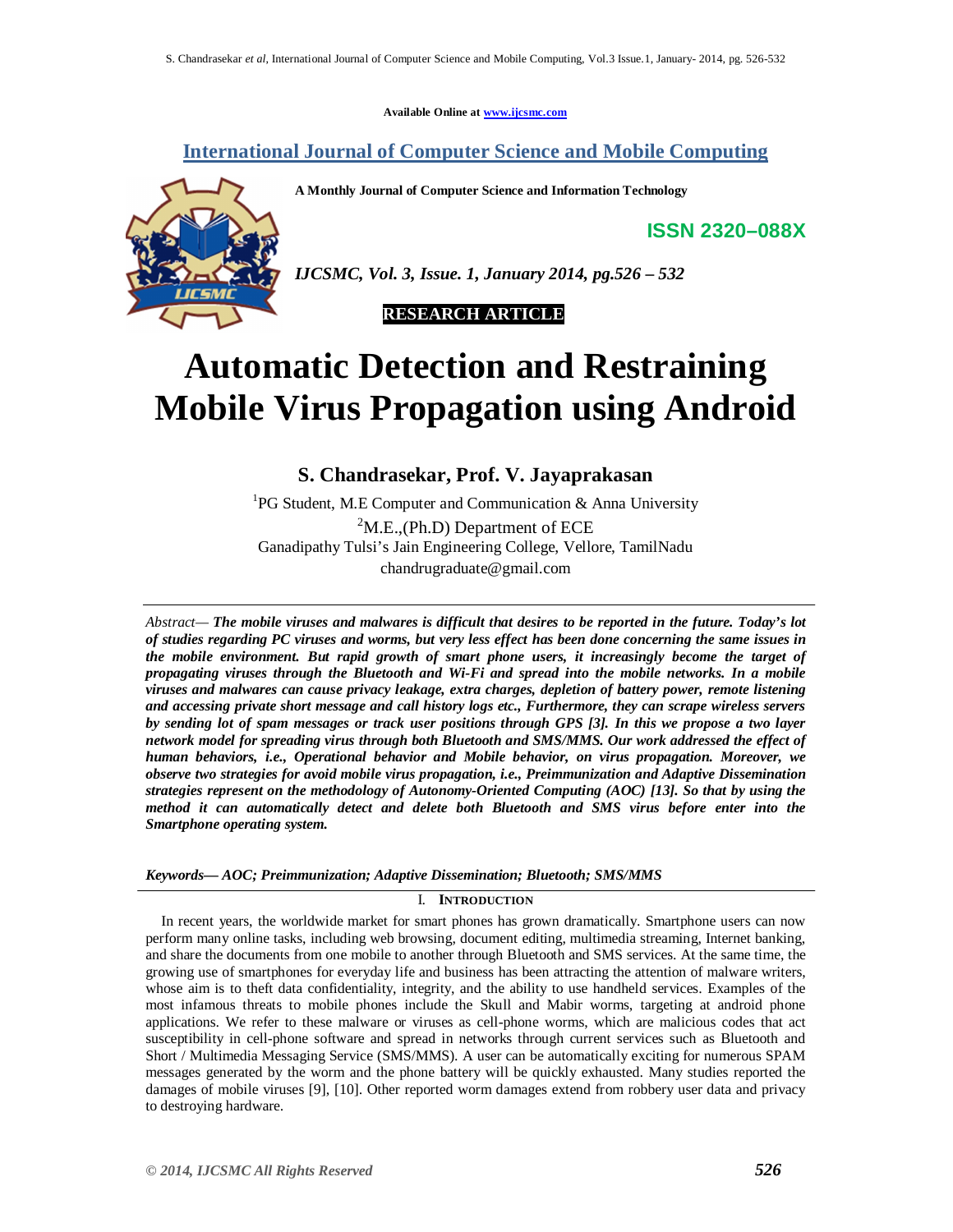In this paper, we propose a two-layer network model, which spreading viruses through Bluetooth and Short/Multimedia Message Services, respectively, in order to specify the above mentioned shortcomings. In our proposed model, viruses are provoked as a result of human behaviours. Two types of human behaviour, i.e., operational behaviour and mobile behaviour (mobility) [3] are considered in our individual-based model. Our work is aimed to gain further insights into how human behaviours affect the propagation mobile viruses and automatically detect and delete the malwares before enter into the smartphone operating system based on the methodology of Autonomy-Oriented Computing (AOC) [13].

#### II. **EXISTING METHOD**

Recently, several methods have been proposed to restrain mobile virus propagation based on existing models [2], [3]. Although some straightforward anomaly detection technologies can protect infected phones from sending infected messages based on system calls sequences and APIs, they will not be able to detect new viruses due to the limitation of antivirus knowledge. In order to make sure that users timely update their own detection databases, service providers or security companies need to disseminate notifications or patches to smart phones. However, it would be impossible to spread security notifications or patches to all phones because of the drawback of time and bandwidth [1]. Thus, it would be necessary for us to propose a new strategy that can proficiently forward patches to as many phones as possible, even in large-scale and/or dynamically evolving networks.

# III. **SMARTPHONE VIRUSES**

The Smartphone virus, Cabir, was developed in 2004 by the virus writing group. It can self-replicate but does no damage to the phones. Now a day more than a hundred mobile viruses have come into existence, many of which contain susceptible codes and cause various damages to the smartphones. The growth of smartphone viruses is at a very fast, perhaps the virus writers have gained from the computer and Internet world. Such suddenly growth of smartphones will provide a productive ground for the malware to spread. An affected smartphone can cause severe compensation for both the users and the cellular service provider. In case of users, the damage may contain the loss or theft of private data, the interference of normal smartphone usage and also economic losses (e.g., the virus may secretly use the SMS/MMS services).In the cellular infrastructure side, the mobile viruses present a serious effect of Denial of Server.

## *A. Types Of Viruses*

It is mainly to observe and catalog the various smartphone viruses in survival today, because such an understanding would enable us to choose what type of virus is most critical for our result to target. There are many ways to categorize smartphone viruses. These smartphone viruses are categorized based on the targets that the virus attacks (e.g. the call center, the cellular base station) [14]. Instead of focusing on what the viruses seek to attack or achieve, we choose to categorize the smartphone viruses based on the multiple infection vectors that the virus enters and/or exits the device. The benefit of our approach is that it provides a generic view on how a virus penetrates into a smartphone and how easily it can spread in the smartphone population. We have identified the categories of infection vectors for smartphone virus, which are listed in Table 1 gives some descriptive viruses at present in existence for each infection vector. Below, we will describe these infection vectors in more detail.

#### *B. Cellular Network*

Smartphone viruses can use Multi-media Messaging System (MMS) to spread within the traditionally virusfree cellular network. The most well-known virus of such a kind is *CommWarrior*. By the virtues of its core telephony functionalities, every smartphone is almost always on and always connected to the cellular network, making this infection vector extremely contagious.

| <b>INFECTION VECTOR</b>         | <b>EXAMPLES</b>     |
|---------------------------------|---------------------|
| Cellular Network                | CommWarriors, Mabir |
| Bluetooth                       | Cabirs, CommWarrior |
| Internet over<br>WiFi/GPRS/EDGE | Skulls, Doomboot    |
| USB/ActiveSync/Docking          | Crossover, Mobler   |
| Peripherals                     | Cardtrap            |

Table 1: Smartphone virus Categorization based on infection vector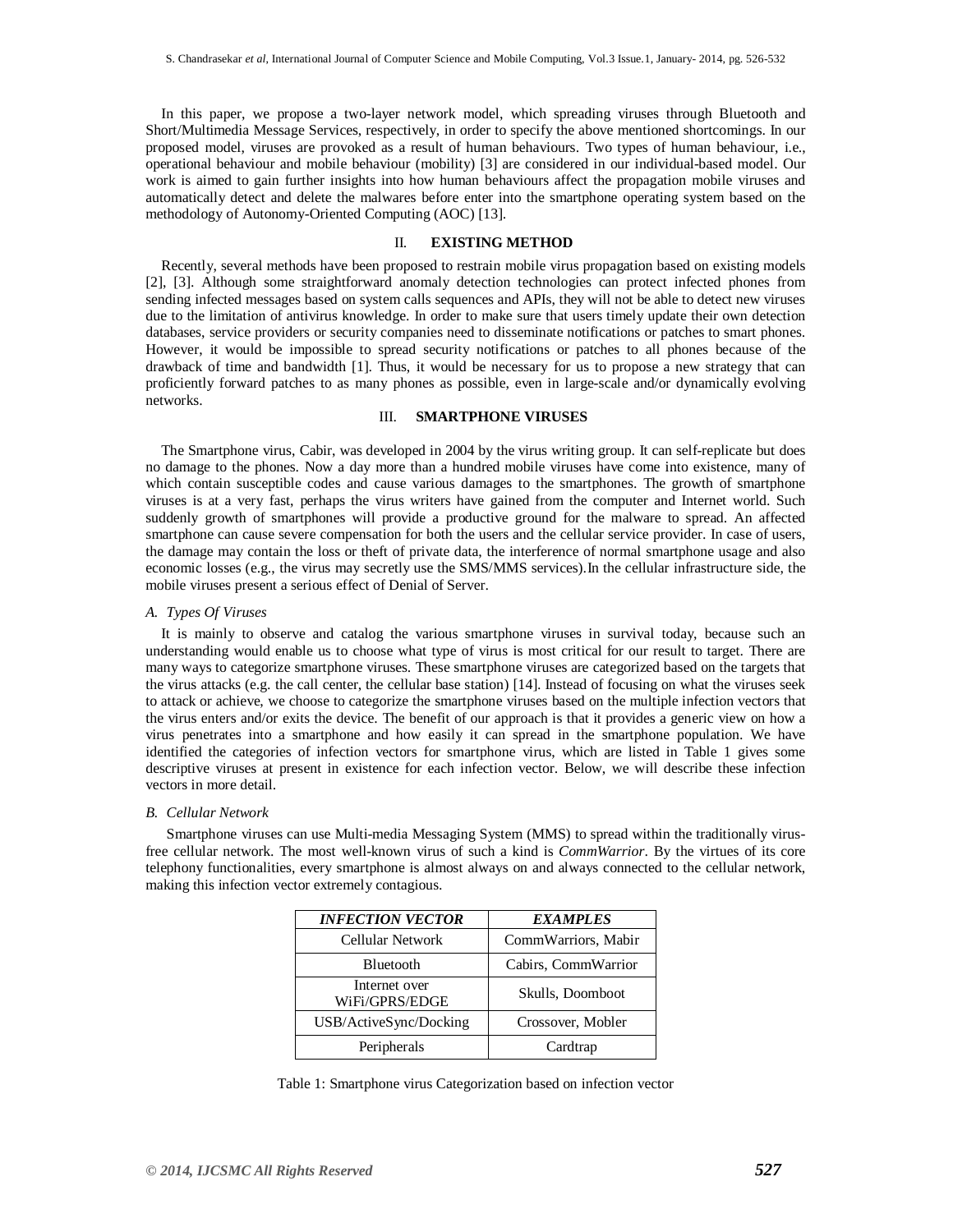# *C. Bluetooth*

Bluetooth virus is innovative in that its spreading does not rely on the existence of any network infrastructure. Instead, it leverages the mobility of the mobile users and the short range wireless connectivity to directly infect nearby Bluetooth users. It is especially contagious in a dense environment, as demonstrated the incidents of *Cabir* outbreak in the World Athletics Championships.

## *D. Internet*

Most smartphones are capable of accessing the Internet (via Wi-Fi, GPRS/EDGE or 3G network access),and run the risk of contracting viruses through downloading from the Internet much like the desktop computers. However, a few distinctions from the desktop computer set this infection vector less potent than the above. However, a smartphone user can still be lured into downloading such as *Skulls* and *Doomboot*, disguised as games, and end up getting infected by a smartphone virus.

#### *E. USB/ActiveSync/Docking*

Frequently, smartphones are connected to a desktop computer in order to synchronize calendar events and new contacts. A smartphone virus could potentially penetrate the smartphone in the event of a synchronization as demonstrated by the *Crossover* virus . However, to take this infection vector, the virus must compromise the desktop computer before an attempt can be made onto the smartphone. This requirement makes it significantly more difficult for the smartphone virus to reach a large audience.

#### *F. Peripherals*

Similar to desktop computers where viruses used to exploit the floppy disk to spread, smartphone viruses also demonstrated that they are capable of going the same route, as shown by *Card trap*. However, similar to the floppy disk virus, this infection vector has limited spreading capability and most likely will fade out before a major outbreak. In this work, we focus on two categories, i.e., those viruses that spread through cellular messaging systems or Bluetooth. These two infection vectors are not only the most popular ones among existing smartphone viruses, but also the most dangerous ones, because they are unique to smartphones and have strong spreading capability. Thus, it is critical to have a security solution that can effectively combat these viruses.

# IV. **PROPOSED METHOD**

In the system we are implementing a two layer network model for spreading virus through Bluetooth and SMS/MMS channel. The spreading of viruses is addressed by the operations of human behaviors such as mobile behavior and operational behavior [3]. Moreover we examine two strategies to avoid virus in mobile phones. i.e., Preimmunization and Adaptive Dissemination strategies through the methodology of Autonomy-Oriented Computing (AOC) [1].In this method it can automatically detect the virus before when virus enter into the smart phones and delete it.

## V. **AUTONOMY-ORIENTED COMPUTING**

Autonomic computing alludes to the self-managing physical appearance of distributed computing resources, adapting to irregular changes while beating intrinsic difficulty to operators and users [13]. Started by IBM in 2001, this enterprise finally aims to develop computer systems capable of self-management, to overcome the quickly growing difficulty of computing systems management, and to decrease the obstacle that complexity stances to further growth. The system makes conclusion on its own, using high-level policies; it will constantly check and enhance its status and automatically modify itself to changing conditions. An autonomic computing framework is collected of autonomic components (AC) interacting with each other.

## VI. **GOALS AND MODELING PROCESS OF AUTONOMY-ORIENTED COMPUTING**

#### AOC has three goals [15]:

The first goal is to reproduce life-like behavior in computation. With complete knowledge of the fundamental mechanism, simplified life-like behavior can be used as model for a general-purpose problem solving technique. Replication of behavior is not the end, but rather the means, of these computational algorithms; the second goal is to understand the essential mechanism of a real-world complex system by hypothesizing and frequent experimentation. The conclude product of these simulations is a progress understanding of or explanations to the real working mechanism of the modeled system; the third goal affairs the rise of a problem solver in the absence of human intervention.

To build an AOC-based model, the following is a list of common steps:

Observe macroscopic behaviors of a natural system;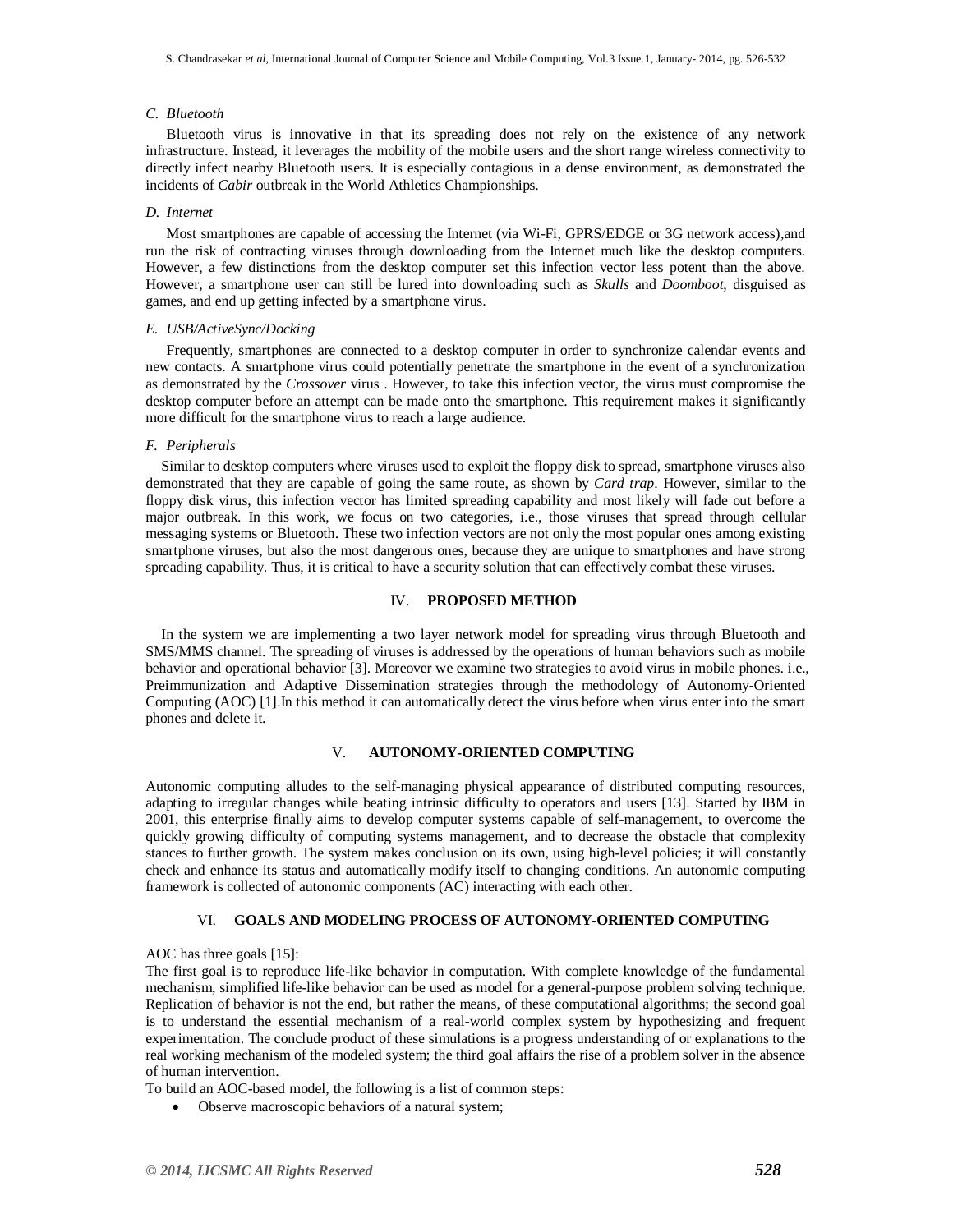- Design entities with desired synthetic behaviors as well as an environment where entities reside;
- Observe macroscopic behaviors of the artificial system;
- Validate the behaviors of the artificial system against the natural counterpart;
- modify (ii) in view of (iv);
- Repeat (iii)-(v) until satisfactory;
- Find out a model/origin of (i) in terms of (ii) or apply the derived model to solve problems.

From the above steps, we note that an AOC system mainly contains a population of autonomous entities and the rest of the system is referred to as the environment. Concentrating on entity and environment, the construction of an AOC model involves three phases (see Figure 1) . The first phase, natural system identification, can be viewed as the precursor to actual systems modeling and concerns the selection of an appropriate analogy from the natural and physical world. There are two tasks involved: identify desired system behaviors and identify system parameters. Choosing the right analogy is the key to the success of the AOC-based system and the right system usually presents itself through its behaviors. Once an appropriate analogy is chosen, details such as the number of entities to run and the length of time to run the simulation need to be decided. The second phase, artificial system construction, involves all elements in the AOC-based system. This phase is divided into two major sub-phases: autonomous entity modeling and environment modeling. The identify contributing entities task is the first and the most important task in this phase. Designers are required to choose the level of detail to be modeled that is appropriate to the problem at hand. The define neighborhood task defines a certain measurement (e.g., distance) in the solution space within which local interactions can occur and local information can be collected.



Fig. 1. A block diagram of major components of an AOC model

The *define entity representation* task handles how to characterize an entity, including its states and goals etc. The last task concerning the entities, *define local behaviors and behavioral rules*, defines the ways in which an autonomous entity reacts to various information it has collected within its neighborhood and the ways in which it adapts its local behaviors and behavioral rules. The tasks that concern the environment are *identify environment characteristics* and *define environment representation*. The former task concerns the role the environment plays in conveying the knowledge shared between the autonomous entities. The latter task addresses the characterization of the environment. The third phase, **performance measurement**, concerns the evaluation criteria for comparing the artificial system manifested by the AOC-based system with its natural counterpart. This relates to problem-solving and provides an indication to modify the current set of individual behaviors and behavioral rules

#### VII. **TWO-LAYER NETWORK PROPAGATION MODEL**

## *A. SMS-Based Propagation Process*

Social relationships are embodied in mobile networks based on the address books of smart phones. If a phone is infected by an SMS-based virus, the virus automatically sends its copies to other phones based on the address book of the infected phone. When users receive a suspicious message from others, they may open or delete it based on their own security awareness and knowledge about the risks of mobile viruses. Therefore, the security awareness of mobile users is one of the dominant factors that determine SMS-based virus propagation. In our model, we simulate one type of operational behavior, i.e., whether or not a user opens a suspicious message. The probability of clicking on a suspicious attachment can be used to reflect and quantify the security awareness of a user. Analogous behavior has been used to simulate email virus propagation.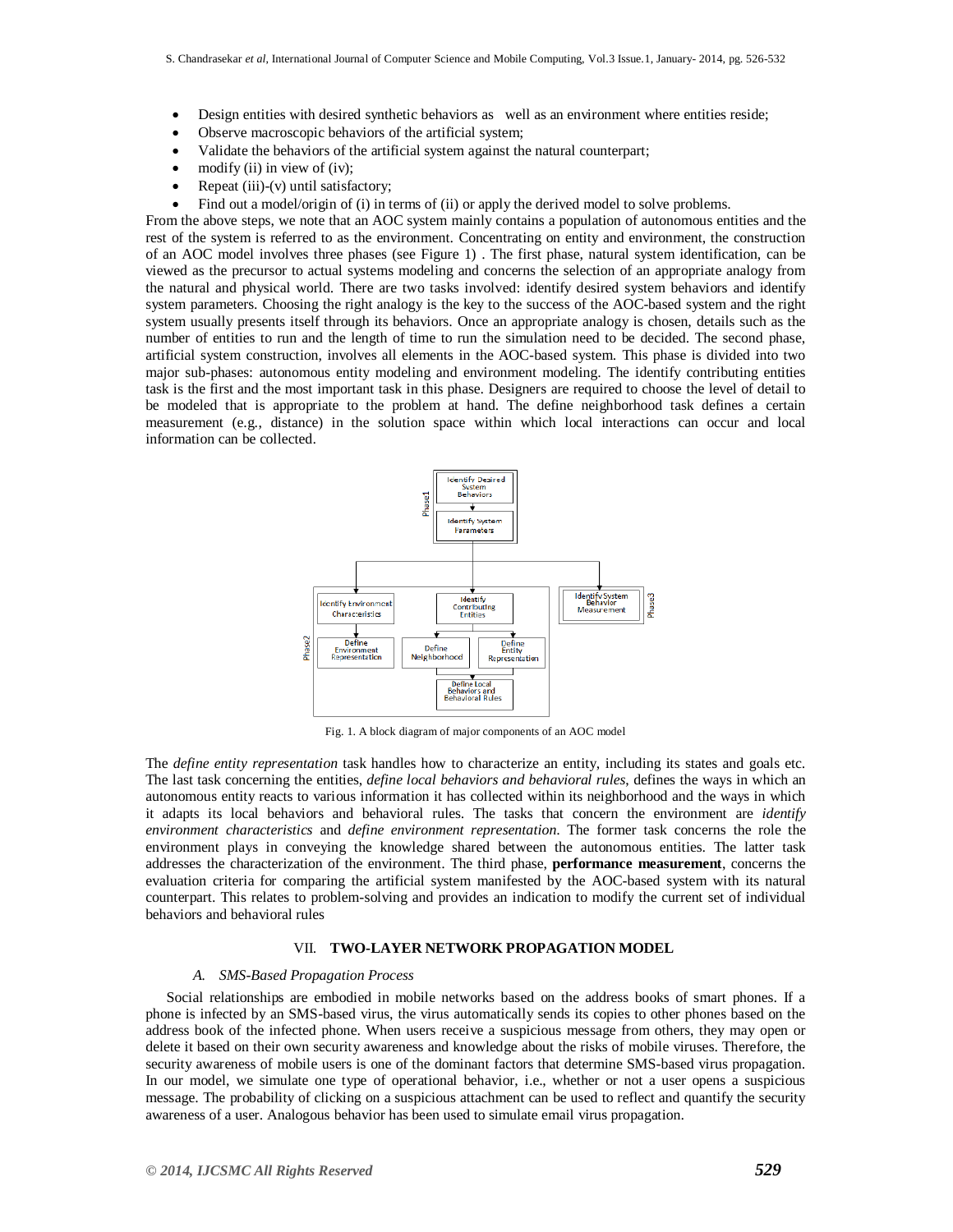In order to better characterize the SMS-based virus propagation, we assume that[1]:

- If a user opens an infected message, the phone of this user is infected and automatically sends viruses to all phones based on its address book;
- If a user does not open an infected message, it is assumed that the user with higher security awareness deletes this infected message;
- An infected phone sends out viruses to other phones only once, after which the infected phone will not send out viruses anymore;
- If a phone is patched (immunized), it will not send out viruses even if a user opens an infected message.

### *B. BT-Based Propagation Process*

Different from SMS-based viruses, if a phone is contaminated by a BT-based virus, it automatically pursuits another phone through available Bluetooth services within a particular range, and then replicates the BT-based virus to that phone. Therefore, users' contact frequency and mobility patterns play key roles in BT-based virus propagation. In our model, we integrate a stochastic local infection dynamics among phones with the mobile behavior of each user in a geographical network, taking into account prior research on human mobility. A BTbased virus can only infect its geographically local neighbors with the same OS within a certain range. These geographically local neighbors are homogeneous for a BT-based virus since an infected phone randomly selects a susceptible phone as its target at a time.

## VIII. **STRATEGIES**

#### *A. Preimmunization Strategy*

Recently, one of the commonly adopted methods for restraining virus propagation is network immunization, which cuts epidemic paths by preimmunizing a set of nodes from a network following some defined rules. The immunized nodes are selected to protect computers or social networks based on the measurements of degree. Some strategies have been proposed to restrain virus propagation by dividing a mobile network into small clusters. However, it would be difficult for these strategies to deal with large-scale, decentralized and/or highly dynamic networks. This section examines the performance of the AOC-based preimmunization strategy [3], which has been restraining SMS-based virus propagation. In order to cut the epidemic path and reduce the infection rate as low as possible, the AOC-based preimmunization strategy selects a group of phones, with the highest degrees and larger transmission capabilities in a mobile network, for protection (e.g., patching). Furthermore, we evaluate the robustness and scalability of the AOC-based preimmunization strategy and show how it works with large-scale and/or highly dynamic mobile networks. In the real world, different companies may release security patches at different time because of the response delays for new viruses. Therefore, different from our previous work in, the AOC-based preimmunization strategy will be deployed into a network at different times. The deployment delay determines when security patches are distributed to the selected phones based on our strategy. This result suggests that security software companies should improve their abilities to detect viruses and release patches as fast as possible. That is because a certain number of immunized phones can divide the whole network into small blocks and cut the epidemic paths, and then restrain virus propagation.

#### *B. Adaptive Patch Dissemination Strategy*

However, in reality, we detect certain viruses and then allocate patches or antivirus programs into networks only after these viruses have already propagated (e.g., Melissa). Due to the network bandwidth constrains, the security notifications or patches cannot be sent to all users simultaneously. Therefore, we propose an adaptive dissemination strategy based on the methodology of AOC in order to efficiently send security notifications or patches to most of phones with a relatively lower communication cost.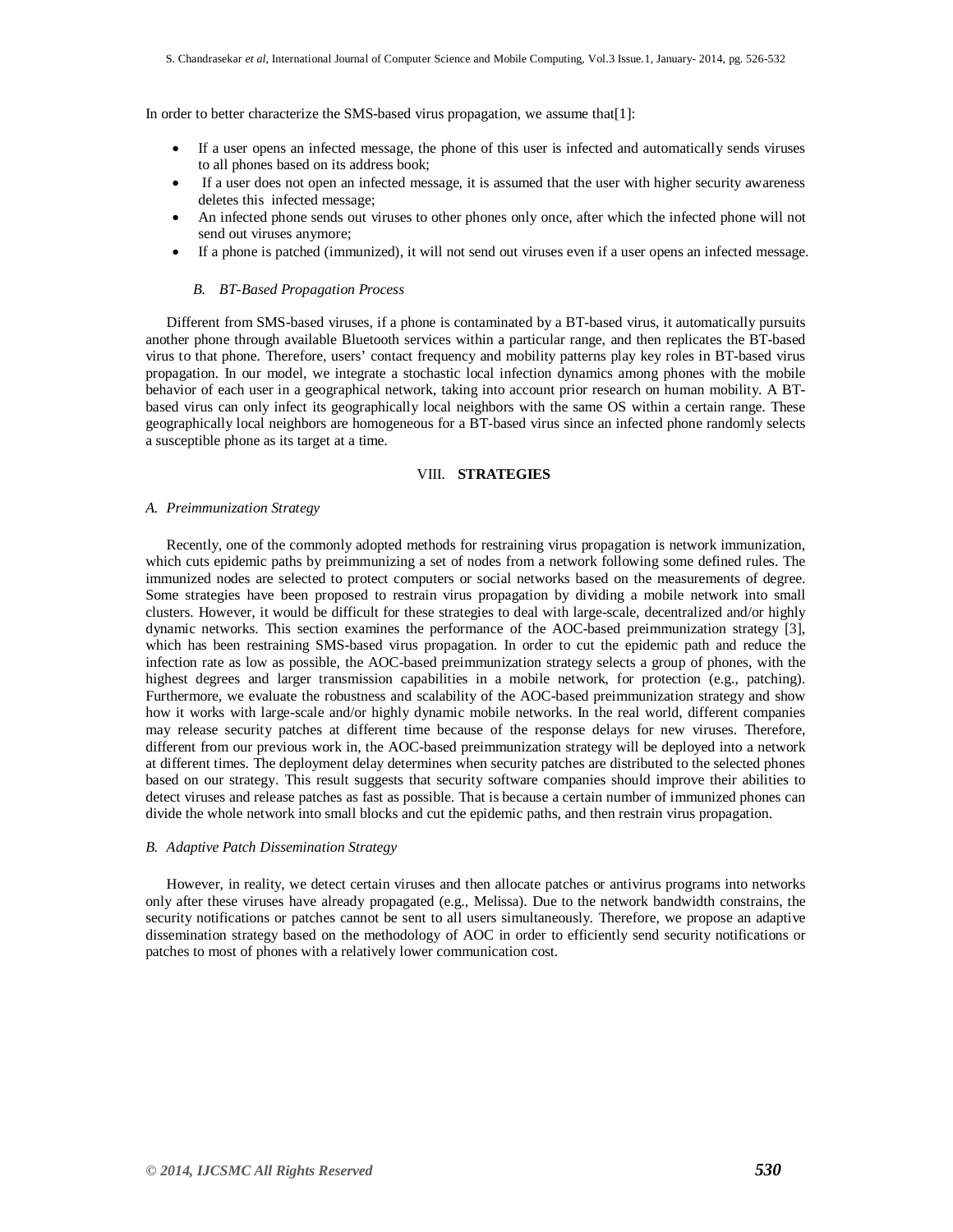

Fig. 2. The state transition of smartphones in the AOC-Based dissemination Strategy

Different from the moving behavior of immunization entities , a dissemination entity will still move to another no resided highly connected neighbor (i.e., this neighbor is not resided before) at the next time step even though it has already resided in the highest degree phone in a network. Fig. 2 introduces the state transition of phones in the face of SMS-based viruses[1]:

- If a phone receives a message with a virus embedded attachment, it is likely to be infected, i.e., Healthy! Dangerous;
- If a phone has received an infected message, there are two types of operational behavior: the user of this phone does not open the infected message, Dangerous! Healthy; or open it, Dangerous! Infectious;
- The autonomous entities are deployed into a network for distributing patches to phones. If an infected phone receives the patch, it will recover from the infected state, i.e., Infectious! Recovered.
- If a phone is in Healthy or Dangerous state, the patch will protect the phone from the attacks of viruses, i.e., Dangerous! Immunized, Healthy! Immunized.

Initially, we only deploy a few dissemination entities into a mobile network. Each entity with the security patch will be first routed to the highly connected phones based on the local information in order to efficiently disseminate the security notification to other phones.

#### IX. **CONCLUSION AND FUTURE WORK**

In this paper, we have showed a two-layer network model for analyzing the spreading of SMS-based and BTbased viruses [3]. Our result shows that we protect the smartphones in spreading of viruses. This is support in android smartphones and accurately detect and delete the virus of the content before enter into the mobile operating system. Future work can be enhanced the virus content of data's enter into the smartphones through Bluetooth and SMS channels it automatically filter the virus and data separately and delete the virus but not the data.

#### **REFERENCES**

- [1] C.Gao and J. Liu, "Modeling and Restraining Mobile Virus Propagation (Supplementary File)," IEEE Trans, Mobile Computing, vol.12, pp. 529-541, mar 2013.
- [2] C.Gao, J.Liu, and N.Zhong, "Network Immunization with Distributed Autonomy-Oriented Entities", IEEE Trans. Parallel and Distributed Systems, vol.22, no.7, pp. 1222-1229, July 2011.
- [3] C,Gao and J.Liu, " Modeling and Predicting the Dynamics of Mobile Virus Spread Affected by Human Behavior", Proc. IEEE 12<sup>th</sup> Int'l Symp. A World of Wireless, Mobile and Multimedia Networks (WoWMoM '11), pp, 1-9,2011.
- [4] F.Li,Y.Yang, and J.Wu,"CPMC: An Efficient Proximity Malware Coping Scheme in Smartphone-Based Mobile Networks," Proc. IEEE INFOCOM, pp.2811-2819,2010.
- [5] F.Li,Y.Yang, and J.Wu,"CPMC: An Efficient Proximity Malware Coping Scheme in Smartphone-Based Mobile Networks," Proc. IEEE INFOCOM, pp.2811-2819,2010.
- [6] P. Wang, M.C. Gonzalez, C.A. Hidalgo, and A.L. Barabasi,"Understanding the Spreading Patterns of Mobile Phone Viruses",Science, Vol.324,no.5930,pp, 1071-1076,2009.
- [7] L.Xie, X.Zhang, A.Chaugule, T.Jaeger, and S.Zhu,"Designing System-Level Defences against Cellphone Malware,"Proc. IEEE 28<sup>th</sup> Int'l Symp. Reliable Distributed Systems (SRDS '09),pp.83-90,2009.
- [8] G. Zyba, G.M. Voelker, M. Liljenstam, A. Mehes, and P.Johansson, "Defending Mobile Phones from Proximity Malware,"Proc. IEEE INFOCOM, pp. 1503-1511, 2009.